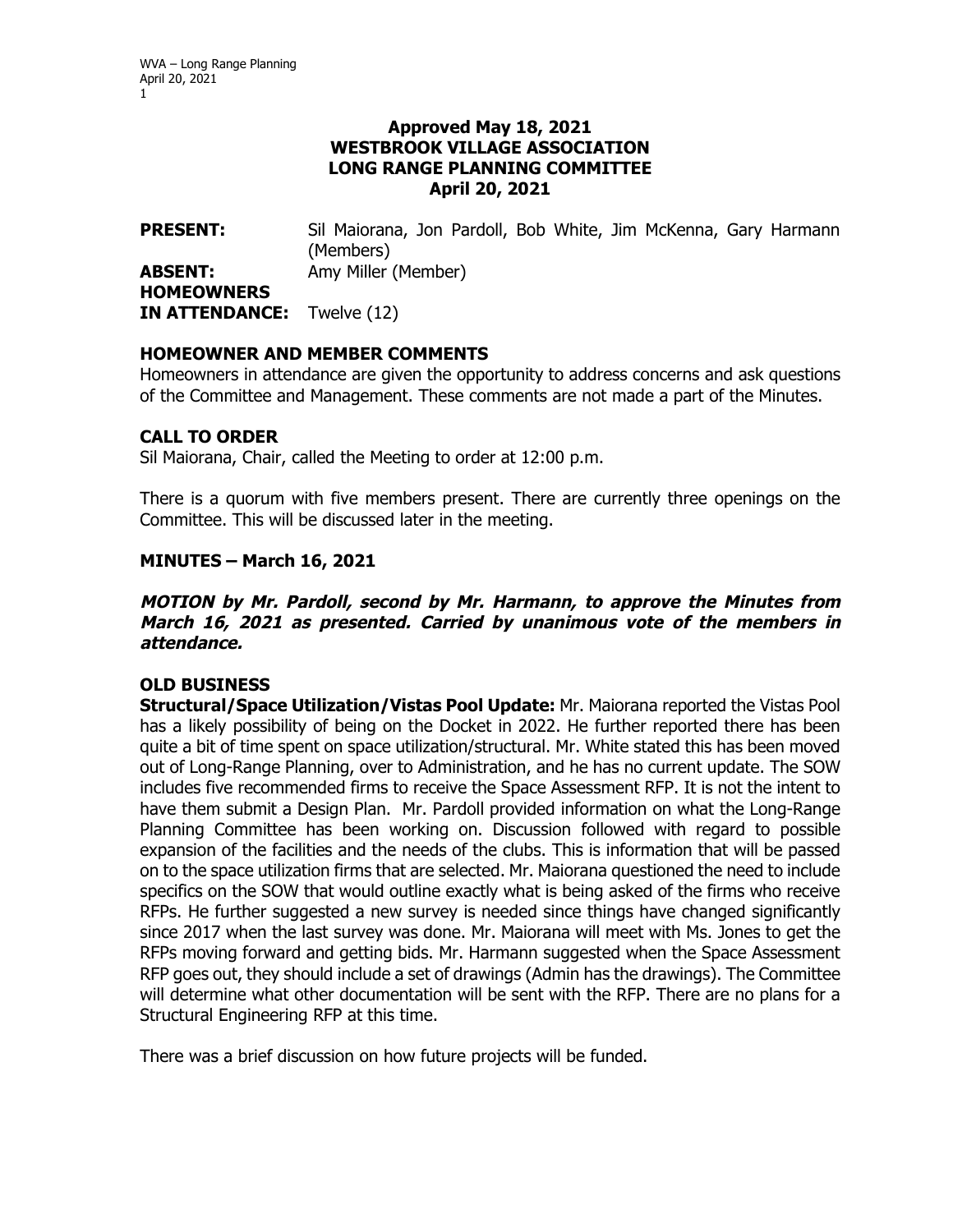Mr. Harmann and Mr. White will work on the Space Assessment SOW to get it ready to go out for bids. They will determine what additional documents should go out with the RFP.

**Committee Member Vacancy:** There are three vacancies with five applications having been received. Interviews will be conducted in person and will be scheduled for Wednesday, April 21, 2021, 10:00 a.m.

**Aging in Place Update:** No Update Available – Subcommittee has not met due to COVID.

**Abacus Data Report:** Reports for February 22 through March 28, 2021 were included in the Committee Packet.

# **Old Business Items for Future Agendas**

- Electronic/Neighborhood Survey
- Realtor Forum
- Off-Site Visits

### **NEW BUSINESS**

**LRP Document Discussion:** This document was approved by the Board in July 2019 with the intent it would be reviewed and updated as needed, however it was not updated due to COVID. Mr. Maiorana stated he read the document when it was approved, and he has reviewed it a couple of times recently. He feels some of the items in the plan are ambitious but would require an increase in staff and many more committee meetings.

**Realtor Meeting:** Mr. Maiorana would like to have a meeting with WVA residents who are realtors to get their input. It was stated this had been discussed previously and turned over to Administration to arrange, but the issue died. Mr. Maiorana will schedule a meeting of the realtors in the Village.

**Resident Survey:** A new survey will be developed. Committee Members were asked to bring their ideas for questions to the next meeting. The Association now has access to on-line survey capability.

### **FOR THE GOOD OF THE ORDER**

Mr. Stough read a prepared statement addressing the Amendment Initiative and the loss of income as a result of not getting this approved.

Mr. Pardoll addressed the potential for a water shortage that could cause a reduction in the normal flows of water to farmland. He does not feel the shortage will be such that greenery in WVA will have to be removed in the near future, but it could happen at some point. WVA does have a plan in place in the event water shortage becomes a reality.

**Next Meeting –** Tuesday, May 18, 2021 – 9:00 a.m., Lakes Ballroom

There being no further business to come before the Committee, the meeting was adjourned at 2:00 p.m.